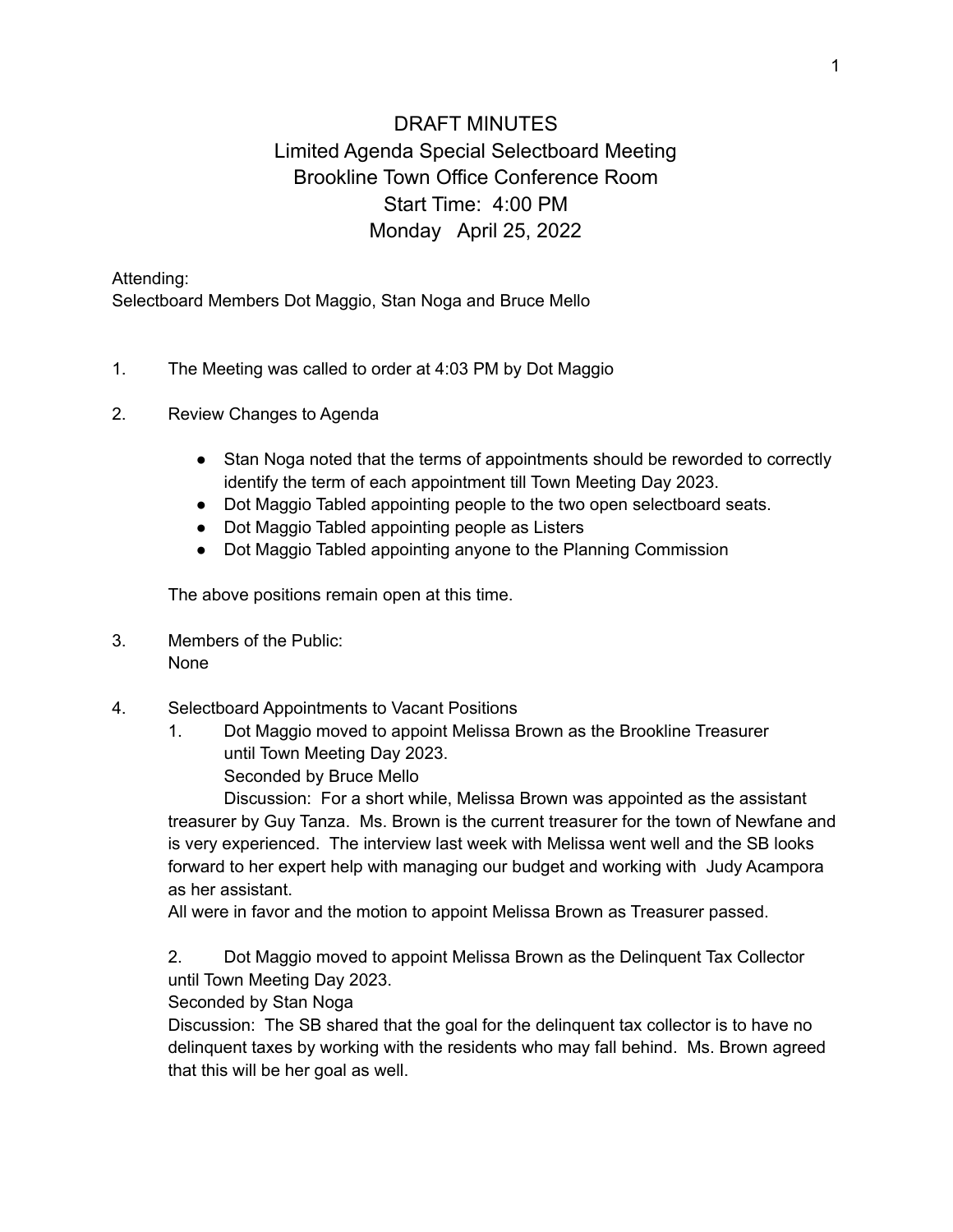All were in favor and the motion to appoint Melissa Brown as the Delinquent Tax Collector passed.

- 3. Dot Maggio made a motion to appoint Melissa Brown as the Custodian of Public Funds until Town Meeting Day 2023. Seconded by Bruce Mello Discussion: None All were in favor and the motion to appoint Melissa Brown as the Custodian of Public Funds passed.
- 4. Dot Maggio made a motion to appoint Stan Noga as our Windham Regional Commission Representative. Seconded by Bruce Mello Discussion : Dot Maggio told Stan that she was pleased to have him work the WRC esp since they are very helpful with grant work and assisting the town when needed for project planning etc. All were in favor and the motion to appoint Stan Noga as the Brookline Representative to the Windham Regional Commission passed.
- 5. Dot Maggio made a motion to appoint herself as the 911 Coordinator for Brookline until Town Meeting Day 2023. Seconded by Bruce Mello Discussion : Dot Maggio noted that she had gone on line and found information on the role of the 911 coordinator. All were in favor and the motion to appoint Dot Maggio as the 911 Coordinator for Brooklne passed.
- 6. Dot Maggio made a motion to appoint E. Mark Bills as the Recycling Bin Monitor. Seconded by Bruce Mello Discussion : Dot Maggio offered to get the phone number at Triple T for Mark to call when the bin is ready to be picked up. All were in favor and the motion to appoint E. Mark Bills as the Recycling Bin Monitor passes.
- 11. There was no motion to appoint anyone as an Administrative Assistant at this time however a brief discussion occurred about the need for help especially when there are only three active members of the SB. Bruce Mello said he mentioned it to the Admin. Assistant in Newfane that Brookline was considering adding this position. Each SB member has been working many extra hours and would appreciate some relief. Dot Maggio noted that it would be very helpful if Melissa Brown could help with the ARPA and FEMA reporting as the new treasurer.